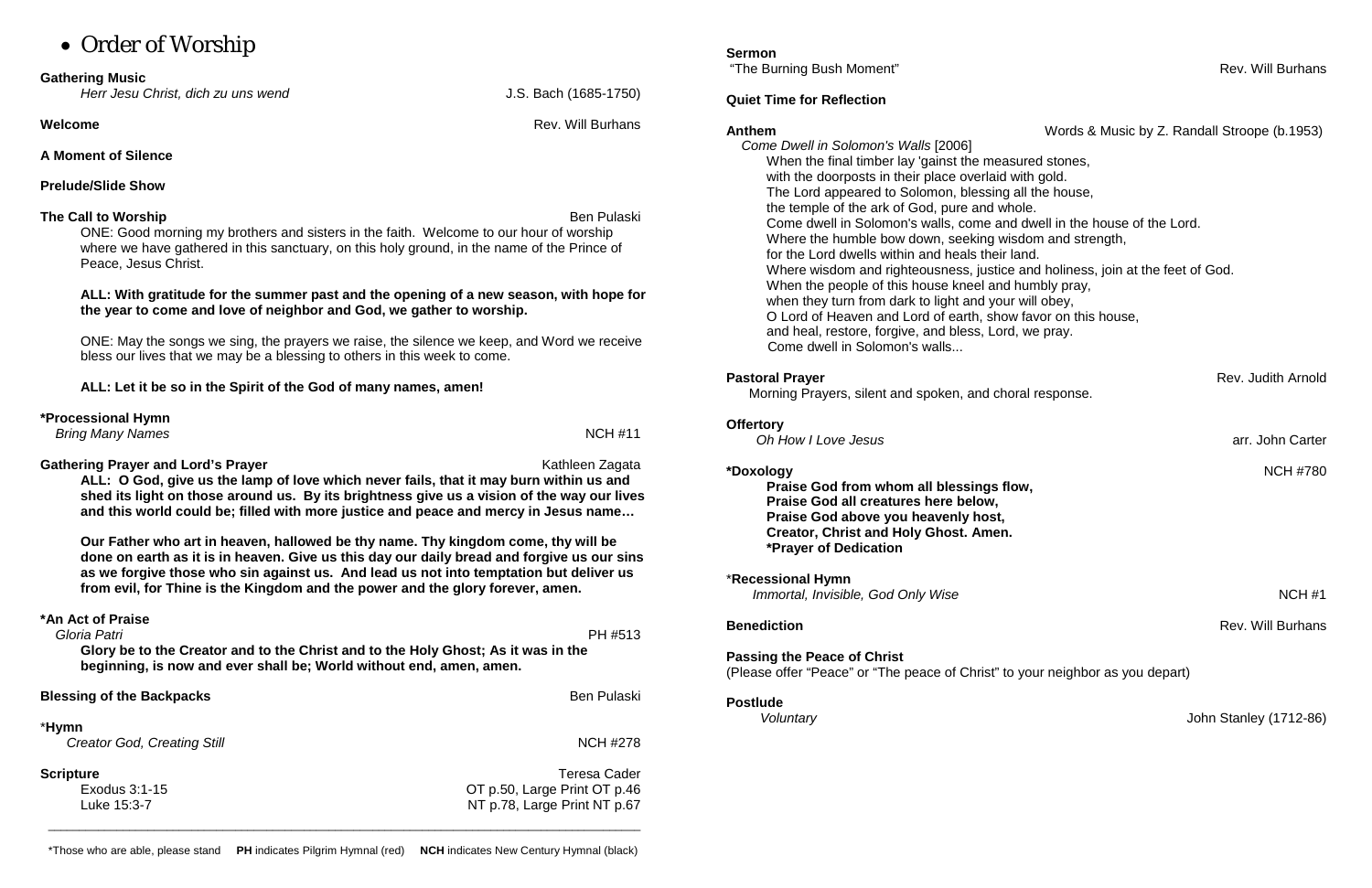# Today's Worship Service

#### **Sanctuary Flowers**

Today's Chancel Flowers are given to the Glory of God and in loving memory of Robert Gamble Millican and his sister Margaret A. Millican, by their family. Today's Narthex flowers are given in loving memory of Grace Haley, Barbara and Edward Lamson by the Lamson Family.

# Meet Our Church

**First Congregational Church in Winchester, UCC,** *An Open and Affirming Congregation* 21 Church Street, Winchester, MA 01890 781-729-9180 **www.fcc-winchester.org**

We are a Christ-centered, nurturing community: growing in faith, serving in love, welcoming all with joy.

The Congregation, Ministers To The World Rev. William Burhans, Lead Pastor Rev. Ms. Judith B. Arnold, Associate Pastor Ms. Kathleen Zagata, RN, MS, CS, Minister of Congregational Health & Wellness Ms. Jane Ring Frank, Minister of Music & Worship Arts Mr. Ben Pulaski, Minister of Faith Formation: Children & Youth Mr. Jeffrey Mead, Organist Mr. Bradley Ross, Sexton Mr. Tyler Campbell, Assistant Sexton Ms. Sarah Marino, Office Manager The Rev. Dr. Kenneth Orth, Pastoral Counselor (Affiliate)

# Welcome!

We are happy you have joined us today for worship. We hope that in the coming hour of quiet, song, prayer, sacred scripture, and communal gathering, you will awaken more fully to God's presence in you life and the world around us.

#### **Restrooms**

Restrooms are located down the stairs as you first enter the front doors of the sanctuary.

#### **Accessibility**

Listening devices are available in the back of the church for the hearing impaired. An after-worship coffee hour is held in Chidley Hall on the bottom floor of the church building. An elevator is located out the doors to the right of the front chancel area and down the hall. Please ask a greeter if you need assistance.

#### **Childcare**

Children are always welcome in the sanctuary! We appreciate the sounds of little ones among us. If you'd prefer, there is a professionally staffed nursery on the floor beneath the sanctuary. Ask a greeter if you need help finding it.

#### **Family Room**

There is also a comfortable room with sofas, chairs, carpet and an audio link to the service for when you need more room to attend to your family. It is located just outside the doors to the right of the front chancel area.

#### **Children (Stepping Stones) and Youth Church School**

Classes for children and youth in pre-k through 12th grade are taught during worship. Families begin the worship service together in the sanctuary. Children are then invited to join us at the front (if they are comfortable) for the Time for the Young. Afterwards, the children and youth are led to their classrooms by their teachers. This week the youth (grades 6th-12th) will stay in worship.

#### **Get connected!**

Please tell us about yourself by filling out a Welcome Card, found in each pew. We look forward to getting to know you at Coffee Hour, held downstairs immediately following the service. You can also learn more about our community through our website and Facebook page: **www.fcc-winchester.org facebook.com/fccwucc**



# **First Congregational Church** IN WINCHESTER, UCC

**September 11, 2016** The Twenty-Fourth Sunday in Ordinary Time 10:00 Worship Service